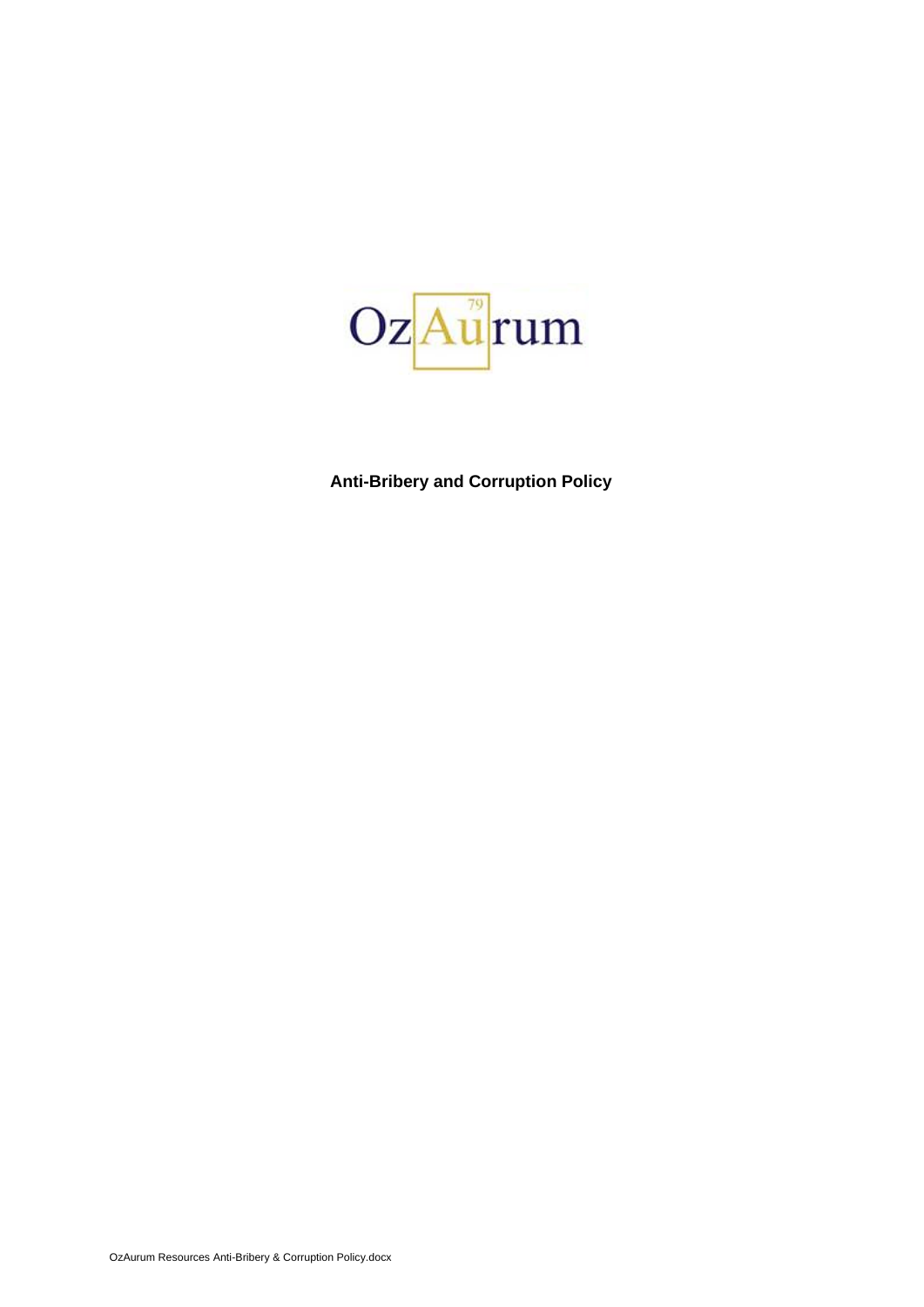## **1 BACKGROUND AND PURPOSE**

OzAurum Resources Limited ACN 643 244 544 (**the Company**) is committed to responsible corporate governance, including conducting its activities lawfully and with integrity.

The Company considers honesty and integrity to be values that are integral to the way that it operates. Any conduct associated with bribery and corruption is inconsistent with these values.

The Company is committed to complying with the laws and regulations of the countries in which it operates. These laws include the *Criminal Code Act 1995* (Cth) and any other anti-corruption law of a country or a state, territory or province of a country in which the Company operates or which otherwise applies to the Company by virtue of its partners or third parties operating on the Company's behalf (together **Anti-Bribery and Corruption Laws**).

Anti-Bribery and Corruption Laws may impose serious civil and criminal penalties for misconduct in which the Company and any individual is involved.

The purpose of this policy is to outline:

- (a) the Company's position on bribery and other corrupt behaviour; and
- (b) the responsibilities of the Company's executive and non-executive directors, officers, executives, employees, consultants, contractors and advisors (**Personnel**) in observing and upholding the Company's position on bribery and corruption.

## **2 PRINCIPLES**

The Company will:

- (a) not engage in corrupt business practices;
- (b) implement measures to prevent bribery and corruption by all Personnel;
- (c) at a minimum, endeavour to comply with all applicable laws, regulations and standards, including Anti-Bribery and Corruption Laws; and
- (d) when dealing with third parties, undertake reasonable due diligence to ensure that such parties are suitable for the Company to associate with and will not make bribes or perform corrupt acts on the Company's behalf or for which the Company may be or become responsible or liable.

## **3 BRIBERY**

Bribery is the offering, promising, giving, accepting or soliciting of an advantage as an inducement for an action which is illegal, unethical or a breach of trust. A bribe is an inducement or reward offered, promised or provided in order to gain any commercial, contractual, regulatory or personal advantage and can take the form of gifts, loans, fees, rewards or other advantages (**Bribe**).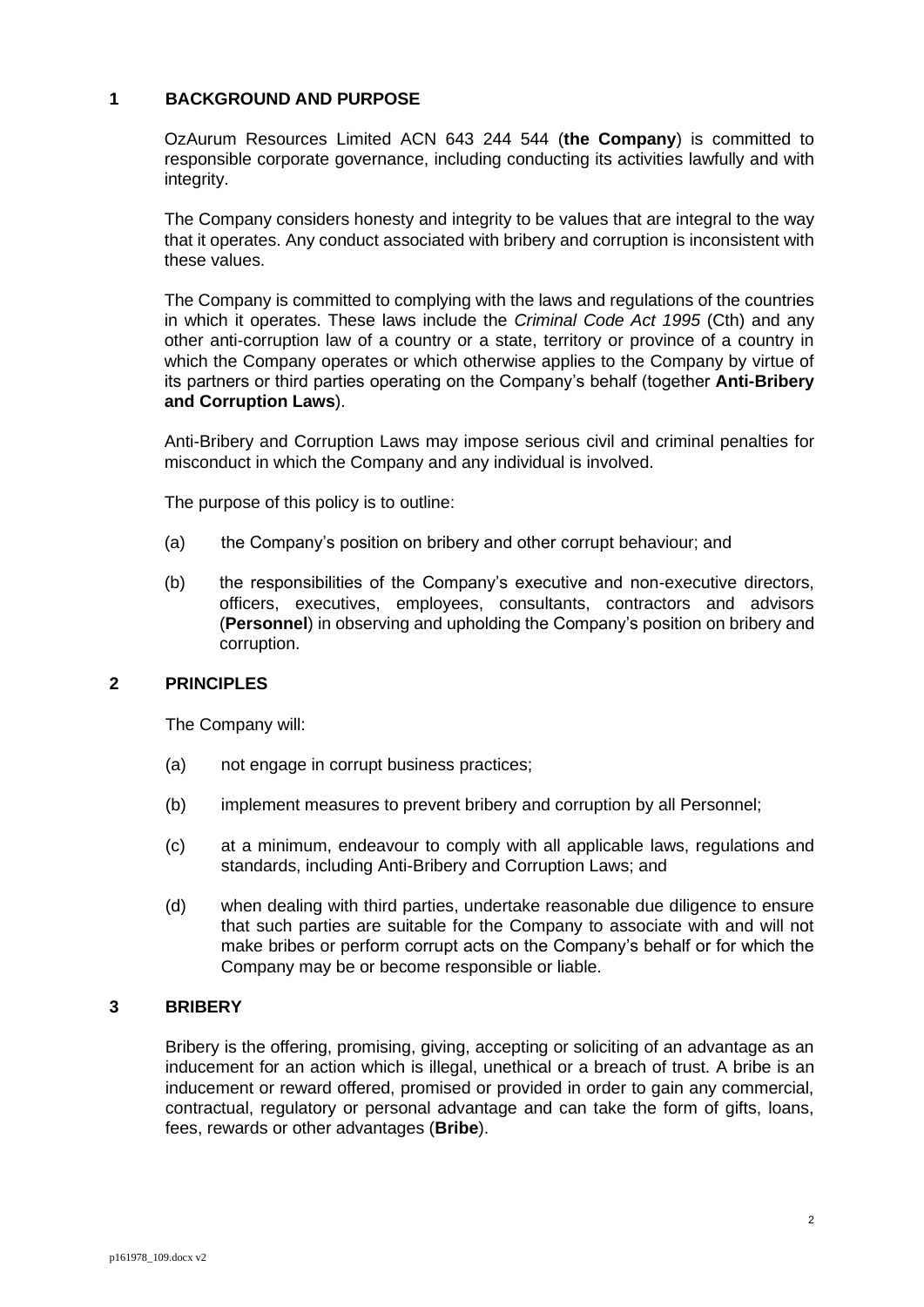Personnel are not permitted to give, offer, promise, accept, request or authorise a Bribe, whether directly or indirectly, to any person.

Under no circumstances will the Company approve of any offers, or make, request or receive any Bribe to win business or influence a business decision in the Company's favour.

Such actions are in breach of this policy and illegal in the jurisdictions in which the Company operates.

## **4 CORRUPTION**

Corruption is the abuse of entrusted power for private gain. Personnel act corruptly where they act dishonestly and contrary to the best interests of the Company by misusing their office, influence or position of trust in order to receive some personal gain or improper advantage for themselves or another person (**Corruption**).

Personnel must not engage in any form of Corruption, whether for their benefit, the benefit of the Company, other Personnel or any other person.

## **5 FACILITATION PAYMENTS**

Facilitation payments are small payments or other inducements provided (either directly or indirectly) to a government official to secure or expedite a routine function or action that government officials are ordinarily obligated to perform and are generally not intended to influence the outcome of the official's action, only its timing (**Facilitation Payment**).

Personnel must not make any Facilitation Payments, whether legal or not in a particular country, and all Facilitation Payments are prohibited under this policy.

#### **6 GIFT REGISTER**

#### **6.1 The Gift Register**

The Company maintains a register of all gifts (paragraph [7\)](#page-2-0), payments to government officials (paragraph [8\)](#page-4-0) and charitable donations (paragraph [9\)](#page-5-0) made by the Company or by any Personnel (**Gift Register**).

The Gift Register can be accessed by contacting the Company Secretary.

## **6.2 Record Keeping**

Personnel must record complete, accurate and auditable details of all gifts, payments to government officials and charitable donations in the Gift Register. All records in the Gift Register must contain reasonable detail and be recorded in accordance with generally accepted accounting principles. No entry should be made into the Gift Register that distorts or disguises the true nature of any transaction.

### <span id="page-2-0"></span>**7 GIFTS**

Giving a gift as inducement or reward or for doing any act or to show favour or disfavour may breach Anti-Bribery and Corruption Laws when done with the intent to influence a third party's actions or decisions to benefit Personnel or the Company. Equally,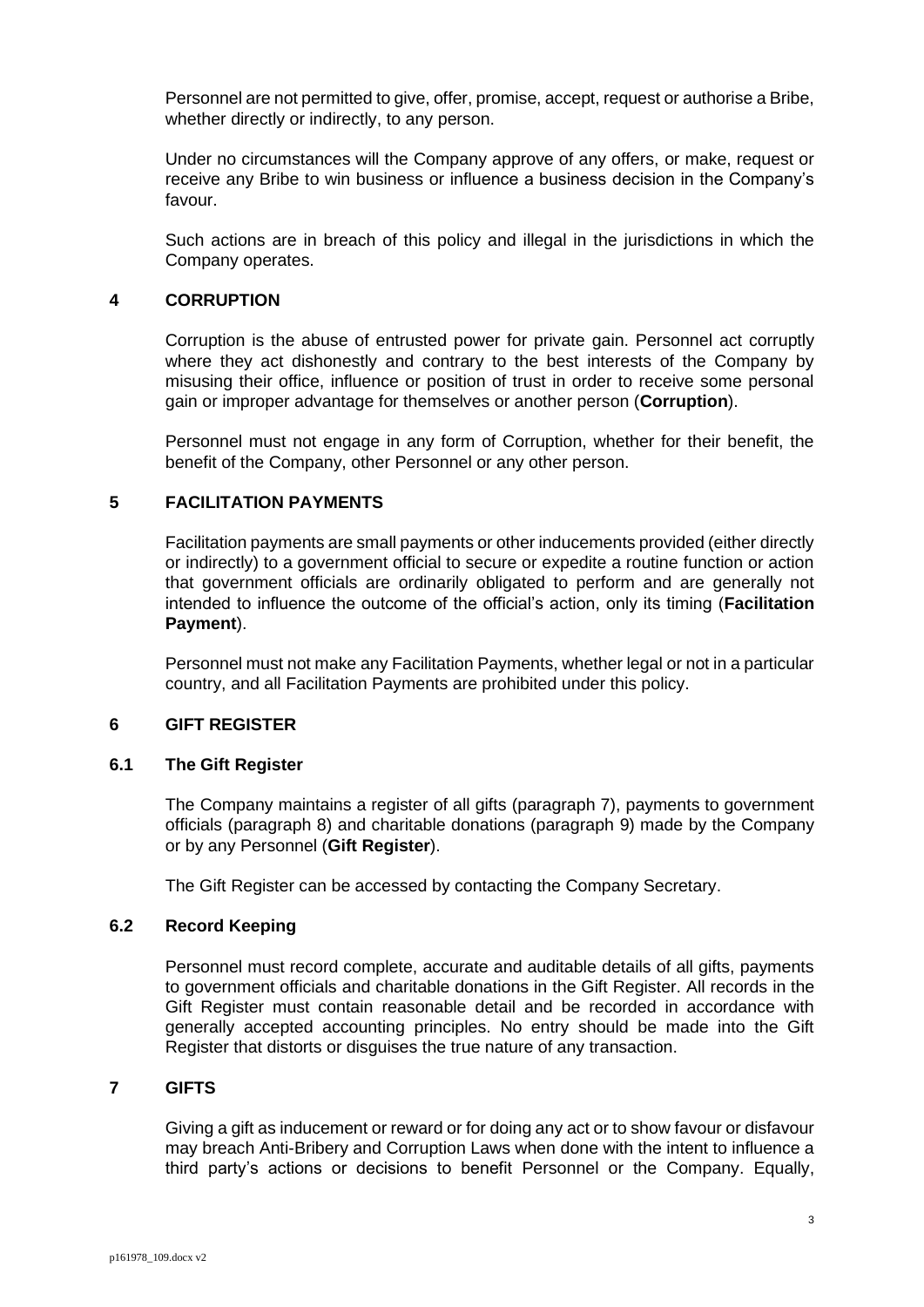receiving gifts of a particular nature may cause Personnel to be influenced or induced by third parties to do or omit to do any act that may not be in the Company's best interests or may contradict the Company's values.

However, the Company recognises that accepting or offering gifts, entertainment or hospitality of moderate value may be customary and in accordance with local business practices in markets in which the Company operates.

Accordingly, Personnel must only give or receive gifts in accordance with this policy and Anti-Bribery and Corruption Laws to ensure that the Company:

- (a) complies with Anti-Bribery and Corruption Laws;
- (b) upholds its internal values; and
- (c) engages in local customs.

### <span id="page-3-0"></span>**7.1 Giving and Receiving Gifts**

Personnel must not give a gift that is intended to induce conduct of any kind, as doing so constitutes a Bribe and is prohibited by this policy.

Personnel must not receive a gift that is intended to induce conduct of any kind or which will induce conduct of any kind, as doing so constitutes Corruption and is prohibited by this policy.

Personnel may give or receive genuine gifts or incur or accept hospitality and entertainment expenditure, provided that such gifts or expenditure:

- (a) is given or received as a common courtesy, act of appreciation or in accordance with local custom or standard business practice;
- (b) does not place the recipient under any obligation and cannot reasonably be construed as an attempt to improperly influence the performance of the role or function of the recipient;
- (c) is given or received in an open and transparent nature;
- (d) is of reasonable value, proportionate to the business relationship in which it is given or received;
- (e) complies with all local laws, including Anti-Bribery and Corruption Laws, within the jurisdiction in which the gift is given or received or expenditure incurred or accepted; and
- (f) does not constitute the payment or acceptance of cash or cash equivalents, such as gift cards.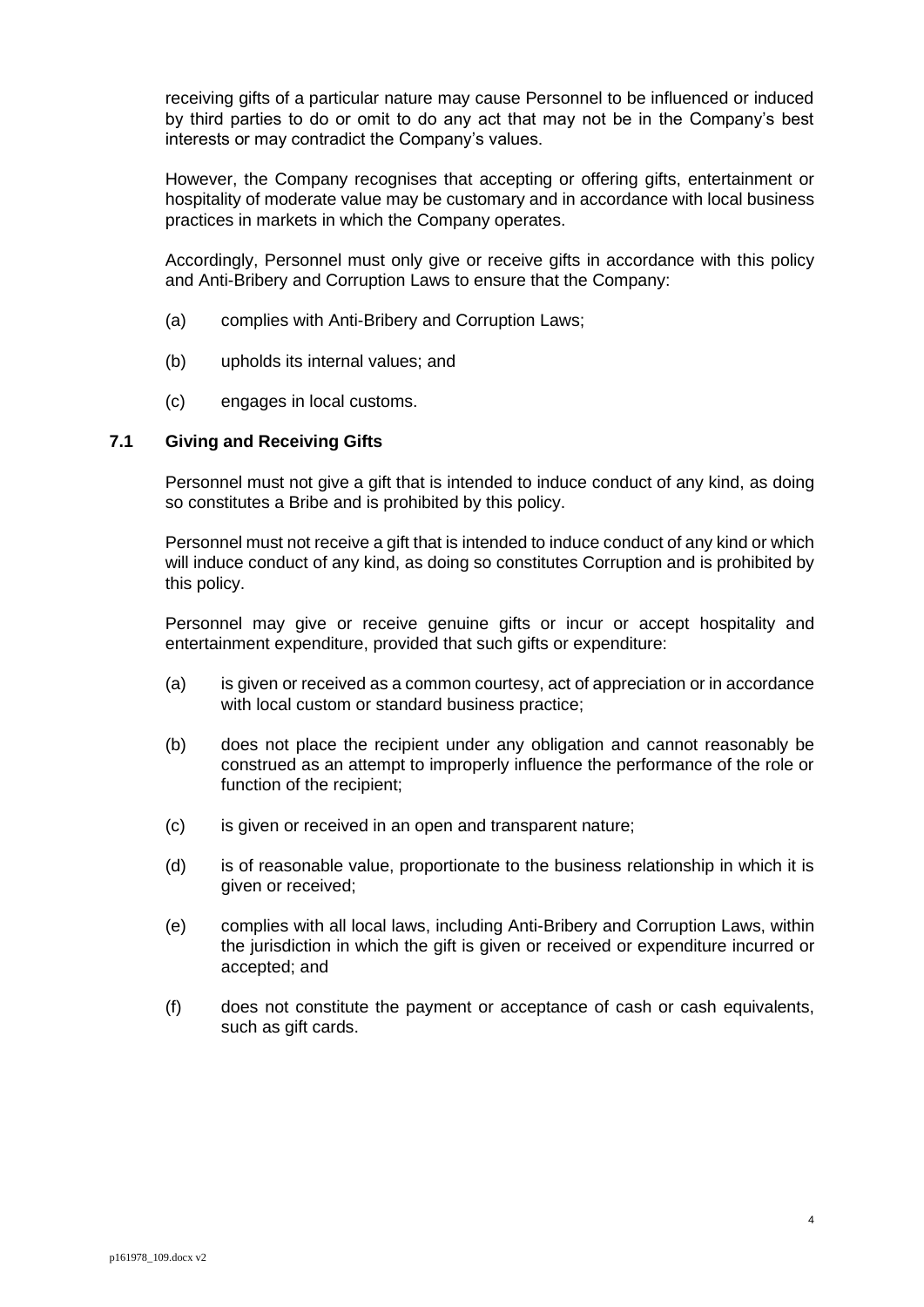## **7.2 Recording Gifts**

Personnel must record any gift given or expenditure incurred in the Company's Gift Register within 7 days and must obtain the prior approval of the CEO, or the Board, prior to giving any gift or incurring any expenditure in excess of A\$100.

Personnel must record any gift received or hospitality or entertainment accepted with a reasonable value in excess of A\$100 in the Company's Gift Register and should, where practicable, raise any proposed gift, hospitality or entertainment offer with the CEO, or the Board, prior to receiving any gift or accepting any hospitality or entertainment.

## <span id="page-4-0"></span>**8 DEALING WITH GOVERNMENT OFFICIALS**

#### **8.1 Government Officials**

In this policy, a reference to "government officials" means:

- (a) any political party, party official or candidate of political office;
- (b) any official or employee of a government (whether national, state, provincial or local) or agency, department or instrumentality of any government or any government-owned or controlled entity (including state owned enterprises);
- (c) any official or employee of any public international organisation;
- (d) any person acting in an official function or capacity for such government, agency, instrumentality, entity or organisation;
- (e) any person who holds or performs the duties of any appointment created by custom or convention or who otherwise acts in an official capacity (including, some indigenous or tribal leaders who are authorised and empowered to act on behalf of the relevant group of indigenous peoples and members of royal families);
- (f) any person who holds themselves out to be an authorised intermediary of a government official.

#### **8.2 Gifts and Entertainment**

The Company exercises additional caution in relation to the offering or giving of gifts, hospitality and entertainment to government officials.

While all gifts, hospitality and entertainment must comply with general gift giving obligations contained in paragraph [7.1,](#page-3-0) Personnel must obtain the approval of the Board prior to giving any gift or providing any hospitality or entertainment to government officials.

## **8.3 Political Donations**

The Company will only donate or contribute towards political parties, politicians or candidates where such donation or contribution is consistent with this policy, the Company's values and has been approved by the Board in advance.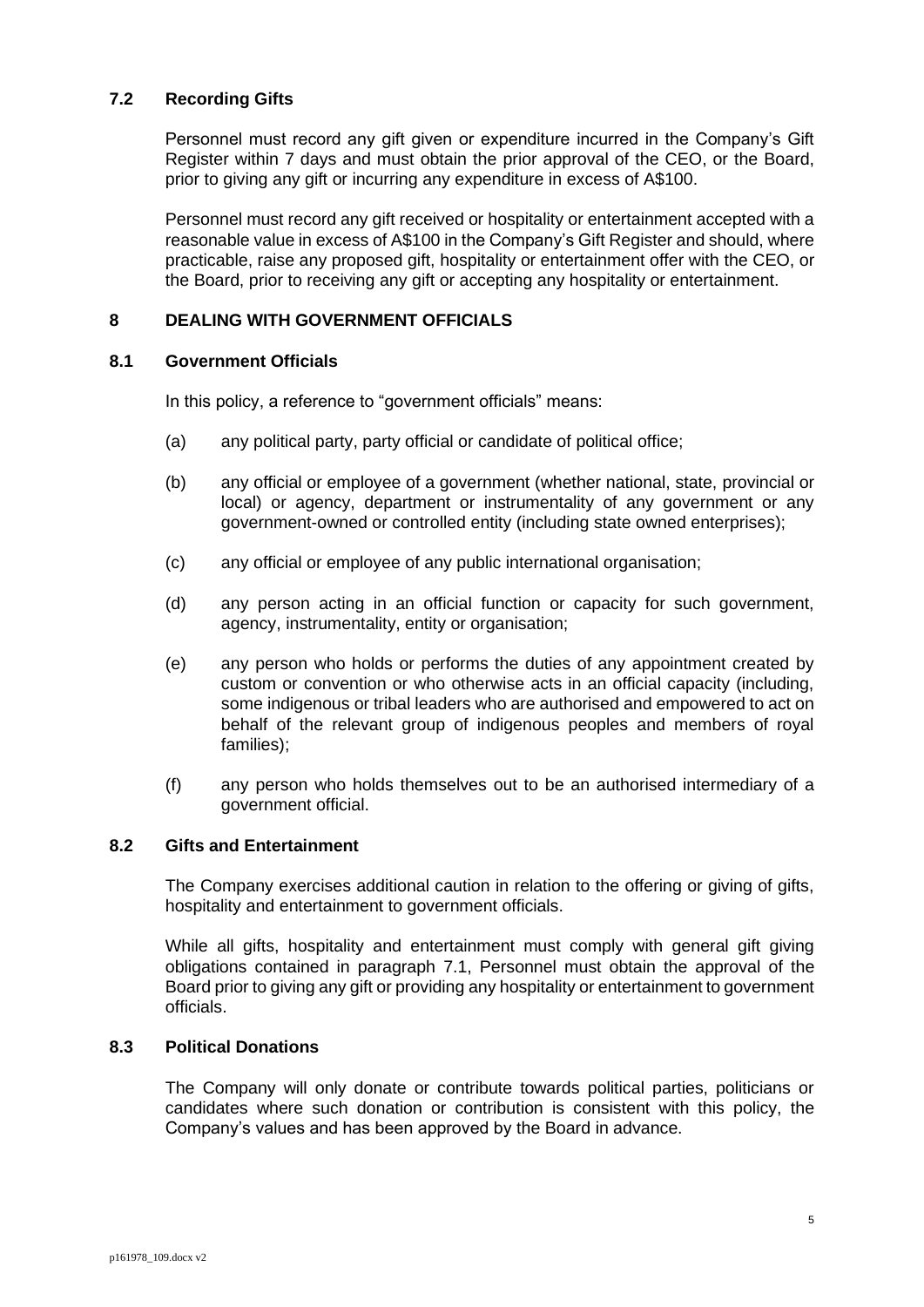### **8.4 Attendance at Political Functions**

Personnel may attend political functions where there is a legitimate business reason for attendance and where approved by the Board in advance.

# **8.5 Political Lobbying**

Personnel are generally prohibited from engaging in political lobbying unless they have been expressly authorised to do so by the Board. Any political lobbying conducted by authorised employees must be done in a manner consistent with this policy and the Company's values.

## <span id="page-5-0"></span>**9 CHARITABLE DONATIONS**

The Company supports charitable causes from time to time, including by making charitable grants or donations or giving financial or other assistance, or sponsoring a person or activity on a charitable basis, without expectation or acceptance of favourable action or the exercise of influence.

In limited circumstances, a charitable grant or donation may pose a risk of corruption – for example, if made to an artificial or non-genuine charitable organisation or an entity which ultimately benefits a non-charitable third party, such as a government official.

To address this risk, charitable grants and donations by the Company must:

- (a) be approved by the CEO or the Board where such donation is less than A\$1,000 or the Board for amounts greater than A\$1,000;
- (b) be made only to not-for-profit organisations;
- (c) be accurately recorded in the Company's records;
- (d) be tax-deductible; and
- (e) not be made in cash or to private accounts.

## **10 REPORTING & BREACH**

## **10.1 Reporting Violations**

Personnel must immediately report any suspected or actual violation of this policy at first instance to the Company Secretary. The Company will treat all reports received in connection with this policy in the strictest confidence.

Personnel should not attempt to personally conduct any investigations or enquiries into a suspected act of bribery or corruption related to the Company.

## **10.2 Non-retaliation**

Personnel will not face any form of retaliation, reprisal or detriment from the Company for raising a concern or reporting conduct in violation of this policy in good faith.